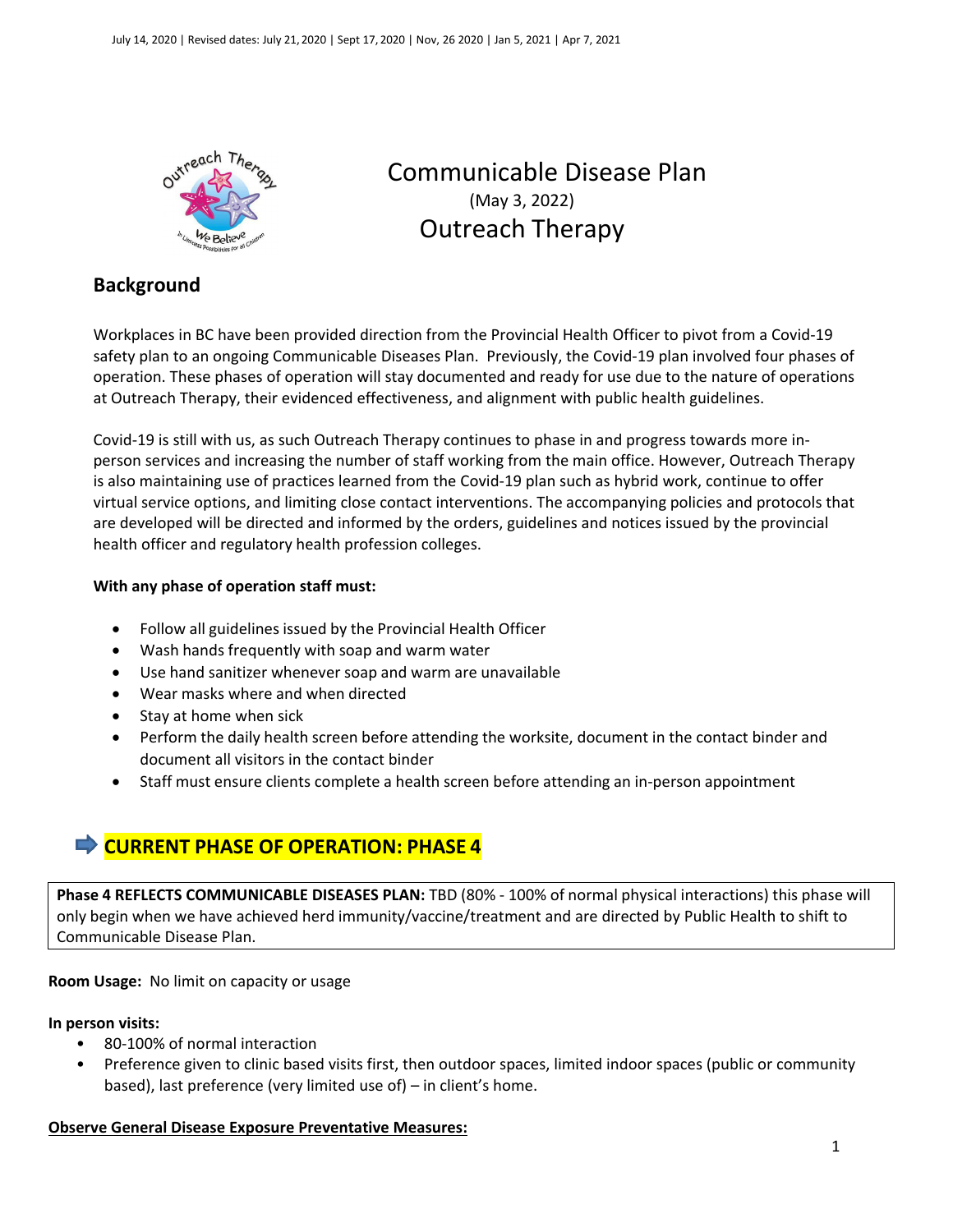- Wear a mask for all in-person client sessions (applies to ages 8 and or where medical limitations), or by clinician assessment.
- Wash your hands often with soap and water for at least 20 seconds, especially after blowing your nose, coughing, or sneezing; going to the bathroom; and before eating or preparing food.
- If you have to cough or sneeze, try to do it into your elbow or a tissue, and then throw out the tissue if used and wash your hands afterwards.
- Avoid touching your eyes, nose, and mouth with unwashed hands.
- Stay home when you are sick. If you have a fever, a new cough or are having difficulty breathing, call 8-1-1. If you are not sure whether you should stay home use the self -assessment tool at [https://bc.thrive.health/covid19.](https://bc.thrive.health/covid19) You may perform a home-based Covid-19 test.
- Clean and disinfect therapy rooms before and after use.
- Clean and disinfect all equipment and toys
- All staff must perform the daily health check each day before entering the workplace. All staff must *sign* the *contract [tracing/ health screen binder upon e](https://bc.thrive.health/covid19)ntering the worksite.*
- *Clients will be asked to screen for illness before coming to Outreach Therapy. Staff will record all external visitors in the contact binder.*
- Staff must follow the protocol for illness and return to work as outlined in the *Outreach Therapy Program Daily Health Screen & Return to Work after Illness Guidelines*

## **PHASES OF OPERATION 1 -3**

## **PHASE 1**

All services performed virtually. No on-site meetings with external parties. All meetings are virtual, staff work from home exclusively.

## **Phase 1 Services**

All staff are working from home with only occasional visits to the Centre as needed for preparing materials, getting resources / equipment.

- Staff are given access to secure remote log-in, cell phone allowance and provided equipment when necessary.
- All services are delivered via tele-rehab
- Necessary equipment is loaned and delivered via safe drop procedures
- No on-site meetings with external parties.
- Outreach hosted meetings with external parties will be hosted virtually.
- Outreach staff will attend all externally hosted meetings virtually either by phone or teleconference.

**Masks:** worn in all public spaces in building including halls and washrooms, common office spaces, and any other time where distancing isn't possible.

## **PHASE 2**

This phase will slowly re-introduce physical interactions within our workplace, and we will begin delivering certain services in person. The primary work location for most staff is at home. Phase 2 will allow for the

return of certain clinical and administrative staff based on criteria including: staff preferences, physical accommodations, and physical distancing. Staff who are present in phase 2 are encouraged to blend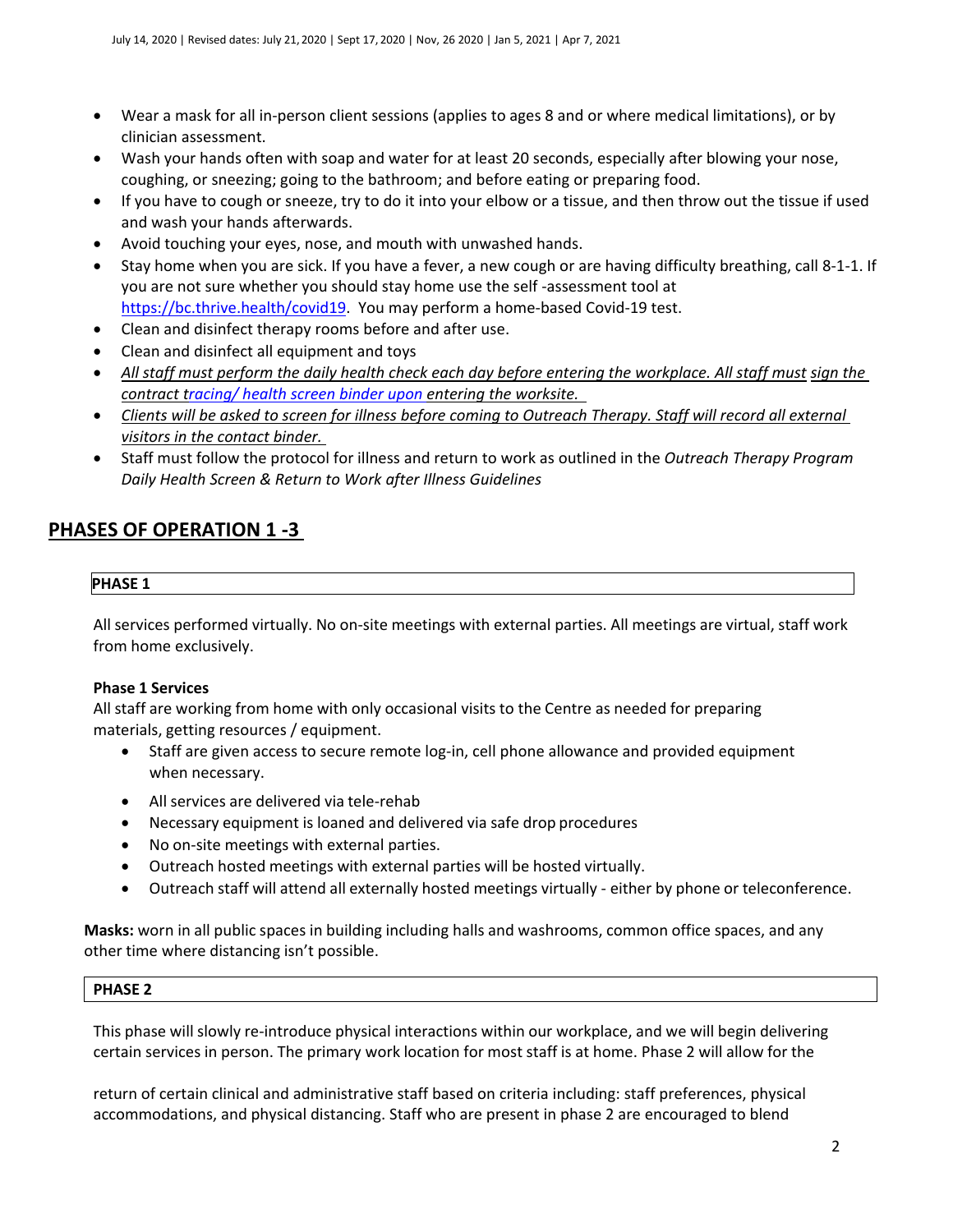working from home and working from the Centre. Other considerations in this phase will be staggering when staff work from the Centre, where they are located and who is working around each other to ensure safe physical distancing and to minimize foot traffic in the building. Limited in-person services may take place in accordance with the criteria described below. Maximum staff in the office = 4 (65% of normal physical interactions).

Treatments spaces have reduced occupancy and limited usage per signage.

## **Phase 2 Service Provision**

Phase 2 services will expand from phase 1 with limited in person sessions. In-person visits may include outdoors at the family home. Staff will continue to:

- Work from home and office (blended)
- Provide tele-rehab services
- No on-site meetings with external parties unless deemed critical.
- Outreach hosted meetings with external parties will be hosted virtually.
- Outreach staff will attend all externally hosted meetings virtually either by phone or teleconference.

**Masks:** worn in all public spaces in building including halls and washrooms, common office spaces, and any other time where distancing isn't possible. Masks are required for any kind of in-person client interaction.

## **Client & family criteria for in-person session(s):**

- Family is willing to attend in person session(s)
- In-person services must only proceed when the anticipated benefits of such services outweigh the risks to the client and the Staff member.
- The staff member is accountable and is the person best positioned to determine the need for, urgency, and appropriateness of in-person services.
- Families will be prioritized using clinical judgement and the EIP decision support tool, which considers accessibility, clinical need and risk.

## **PPE requirements & training for staff:**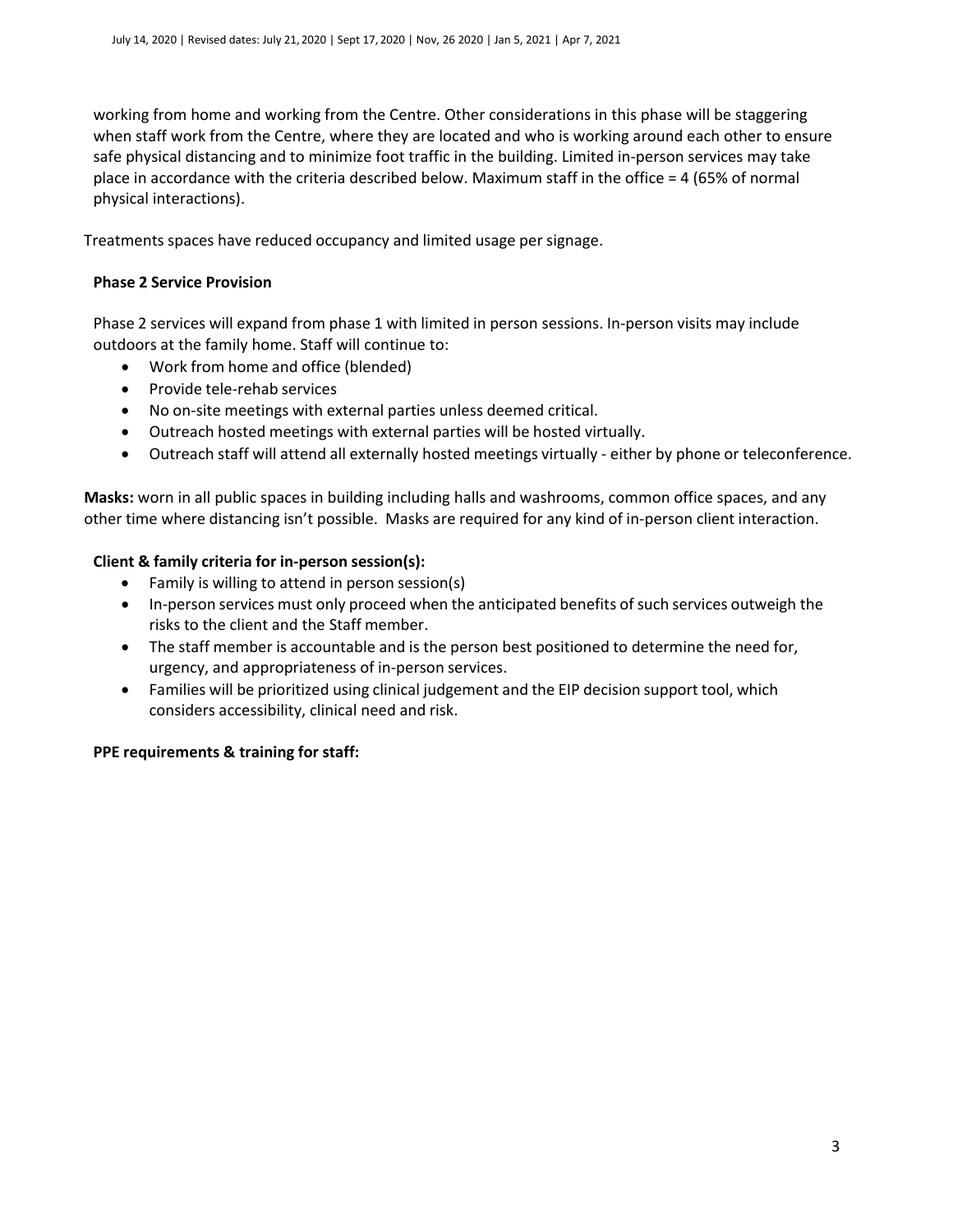- A point of Care Risk Assessment will be done for each in person session to determine PPE requirements.
- Staff will don and doff PPE as per guidelines from Work Safe BC and BCCDC.

#### **Health screening of clients, families and staff:**

- Families will complete a health screening for all members present and asked to reschedule if presenting with any symptoms of illness
- Staff will complete a daily self-assessment per WorkSafe BC before coming into the office/clinic. Staff will not come to work if showing any symptoms per the health screen.

#### **Infection control procedures**:

- Time will be allotted in between sessions to allow for thorough cleaning of therapy room and any items used in session
- Hand sanitizer will be in each room. See guiding documents in policy and procedures for further details
- Appointments will be staggered
- Families will be asked to come on time, not early for their appointments.
- Physical distancing will be used in sessions as able
- Families will be asked to reduce the number of individuals attending appointment (one adult and no siblings)
- Only items that can be sanitized will be used in sessions

#### **PHASE 3**

**Phase 3:** This phase will include additional opportunity for physical interactions, expanded in-person services and a more equal blend of work from home and the use of our office space. Phase 3 will allow for any staff to return to the main office. The main office will not have more than 6 staff in the office at any given time, including staff that normally work in the ECMH office.

Treatments spaces have reduced occupancy and limited usage per signage.

- No on-site meetings with external parties unless deemed critical.
- Outreach hosted meetings with external parties will be hosted virtually.
- Outreach staff will attend all externally hosted meetings virtually either by phone or teleconference.
- Staff must ensure that they communicate physical distancing procedures to external visitors and adhere to physical distancing requirements.
- Maximum number of clients in large treatment room will be 4 people. (This could be 1 therapist, a caregiver and client and 1 visiting professional.)
- Maximum number in the small treatment room will be 3 people.
- No indoor or outdoor group therapy sessions group therapy sessions may only occurvirtually.

**Masks:** worn in all public spaces in building including halls and washrooms, common office spaces, and any other time where distancing isn't possible. Masks are required for any kind of in-person client interaction.

#### **Phase 3 Service Provision**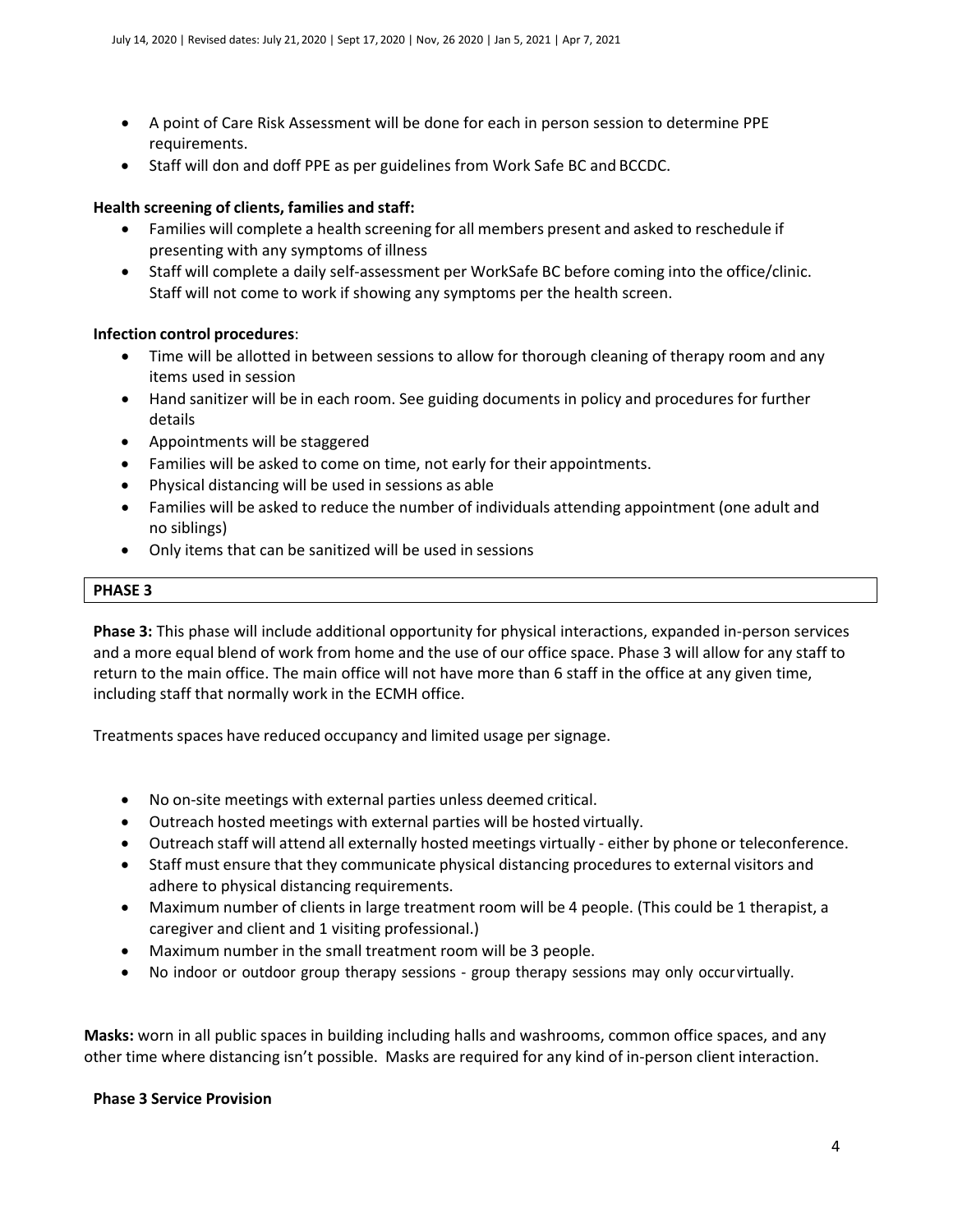- As we move to Phase III, we **will** *slowly* increase the number of in-person sessions in clinic, and in community, while maintaining virtual visits.
- Any in person session will be decided on using the Point of Care Risk Assessment tool, where the benefit of an in person session outweighs the risks, and where care can only be performed in person.

## **Outdoor community sessions:**

- includes any session done in an outside space at a daycare, outdoor yard at a client's home, or outdoor community space. *Note: no group therapy sessions*
- client must consent to accepting any risks of being in that space

## **Indoor community sessions (at locations other than Outreach):**

- All spaces must be large enough to allow adequate physical distancing *of all persons present*, and will not exceed 4 persons. This might look like: 1 Outreach staff, 1 caregiver, 1 child client, and 1 other professional.
- client must consent to accepting any risks of being in that space

## *Please note: Outreach Therapy is not providing any in-home or inside daycare visits.*

## **Client & family criteria for in-person session(s) in clinic:**

- Family is willing to attend in person session(s)
- In-person services must only proceed when the anticipated benefits of such services outweigh the risks to the client and the staff member
- The staff member is accountable and is the person best positioned to determine the need for, urgency, and appropriateness of in-person services.
- Families will be prioritized using clinical judgement and the Centre for Ability decision support tool, which considers accessibility, clinical need and risk

## **PPE requirements & training for staff**:

- A point of Care Risk Assessment will be done for each in person session to determine PPE requirements.
- Staff will don and doff PPE in accordance with Work Safe BC and BCCDC guidelines.

## **Health screening of clients/families and staff:**

- Families will complete a health screening for all members present and asked to reschedule if presenting with any symptoms of illness; families must disclose if this includes anyone in the home.
- Staff will complete a daily self-assessment per WorkSafe BC before coming into the office/clinic. Staff will not come to work if showing any symptoms per the health screen.

## **Infection control procedures:**

- Time will be allotted in between sessions to allow for thorough cleaning of therapy room and any items used in session
- Hand sanitizer will be in each room. See guiding documents in policy and procedures for further details
- Appointments will be staggered
- Families will be asked to come on time, not early for their appointments.
- Physical distancing will be used in sessions as able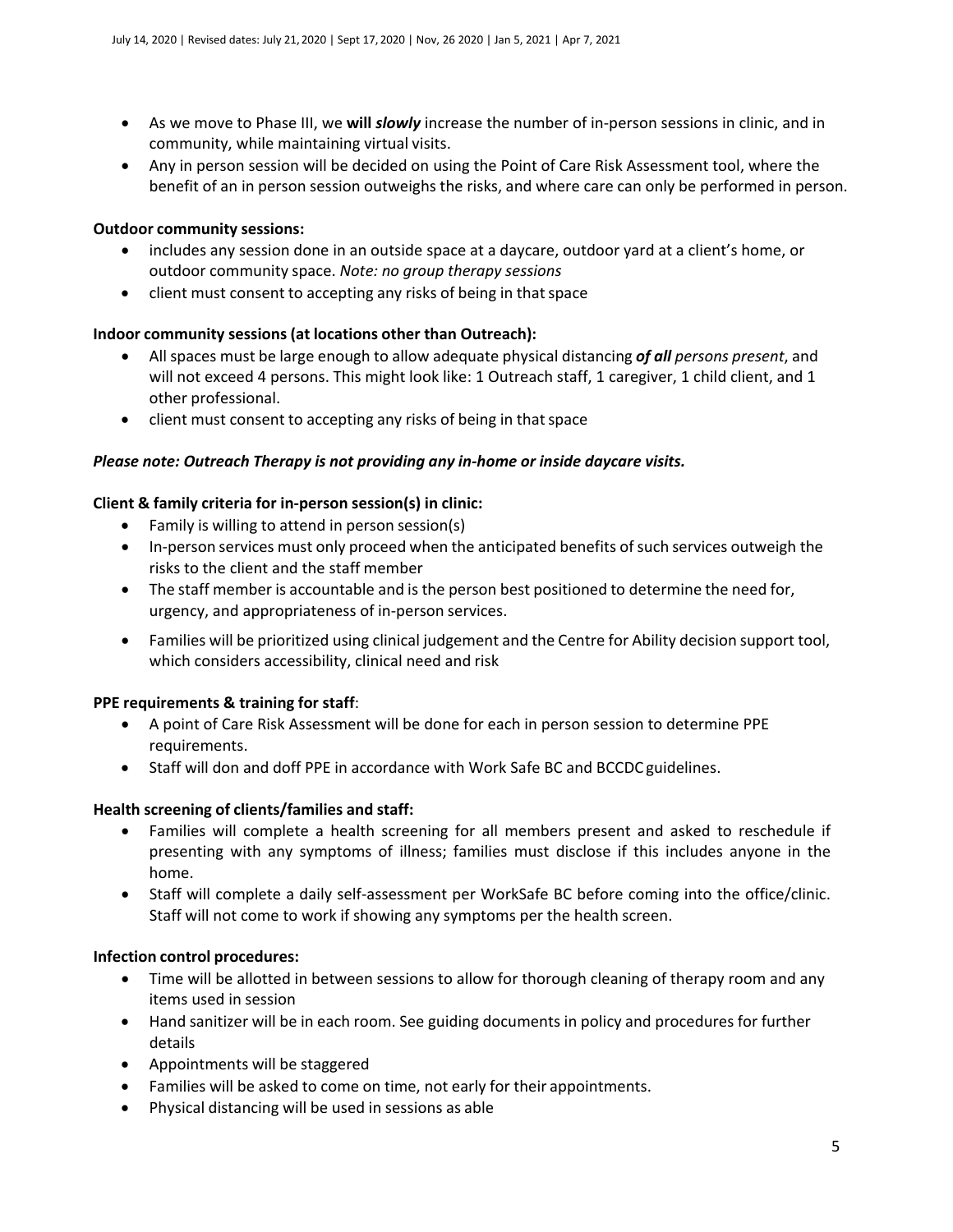- Families will be asked to reduce the number of individuals attending appointment (one adult and no siblings)
- Only items that can be sanitized will be used in sessions.
- If items are dropped off at homes, the Drop Off Protocols will be followed with drop off of sanitized items, social distancing. Pick up of items will follow social distancing, the use of necessary PPE, and items bagged by a therapist and returned to the Centre forsanitizing.
- Staff will use hand sanitizer in their PPE kit for any community visits outdoors, appropriate community indoor spaces and for drop off /pick up of items.

## **ROOM USAGE FOR PHASES 1-3**

**Purpose:** To comply with Work Safe BC and Provincial Health Officer directives to mitigate the risk of disease exposure at the work place.

## **Observe General Disease Exposure Preventative Measures:**

- Wear a mask for all in-person client sessions, in common areas and where distancing isn't possible.
- Wash your hands often with soap and water for at least 20 seconds, especially after blowing your nose, coughing, or sneezing; going to the bathroom; and before eating or preparing food.
- If you have to cough or sneeze, try to do it into your elbow or a tissue, and then throw out the tissue if used and wash your hands afterwards.
- Avoid touching your eyes, nose, and mouth with unwashed hands.
- Stay home when you are sick. If you have a fever, a new cough or are having difficulty breathing, call 8-1-1. If you are not sure whether you should stay home use the self -assessment tool at [https://bc.thrive.health/covid19.](https://bc.thrive.health/covid19) You may perform a home-based Covid-19 test.
- Clean and disinfect therapy rooms before and after use.
- Clean and disinfect all equipment and toys
- *All staff must perform the daily health check each day before entering the workplace. All staff must sign the contract [tracing/](https://bc.thrive.health/covid19) health screen binder upon entering the worksite.*
- *Clients will be asked to screen for illness before coming to Outreach Therapy. Staff will record all external visitors in the contact binder.*
- Staff must follow the protocol for illness and return to work as outlined in the *Outreach Therapy Program Daily Health Screen & Return to Work after Illness Guidelines*

## **Room Usage:**

- During Phase 2 only 2 people in the office at a time.
- During Phase 3, 6 people in the office at a time.
- Only staff are allowed to enter main office no other visiting professionals or clients.
- Maintain physical distance at all times when moving within office space or wear mask when unable to maintain 2 metres distance. 5
- Wash hands as per posted BCCDC guidelines on entering office.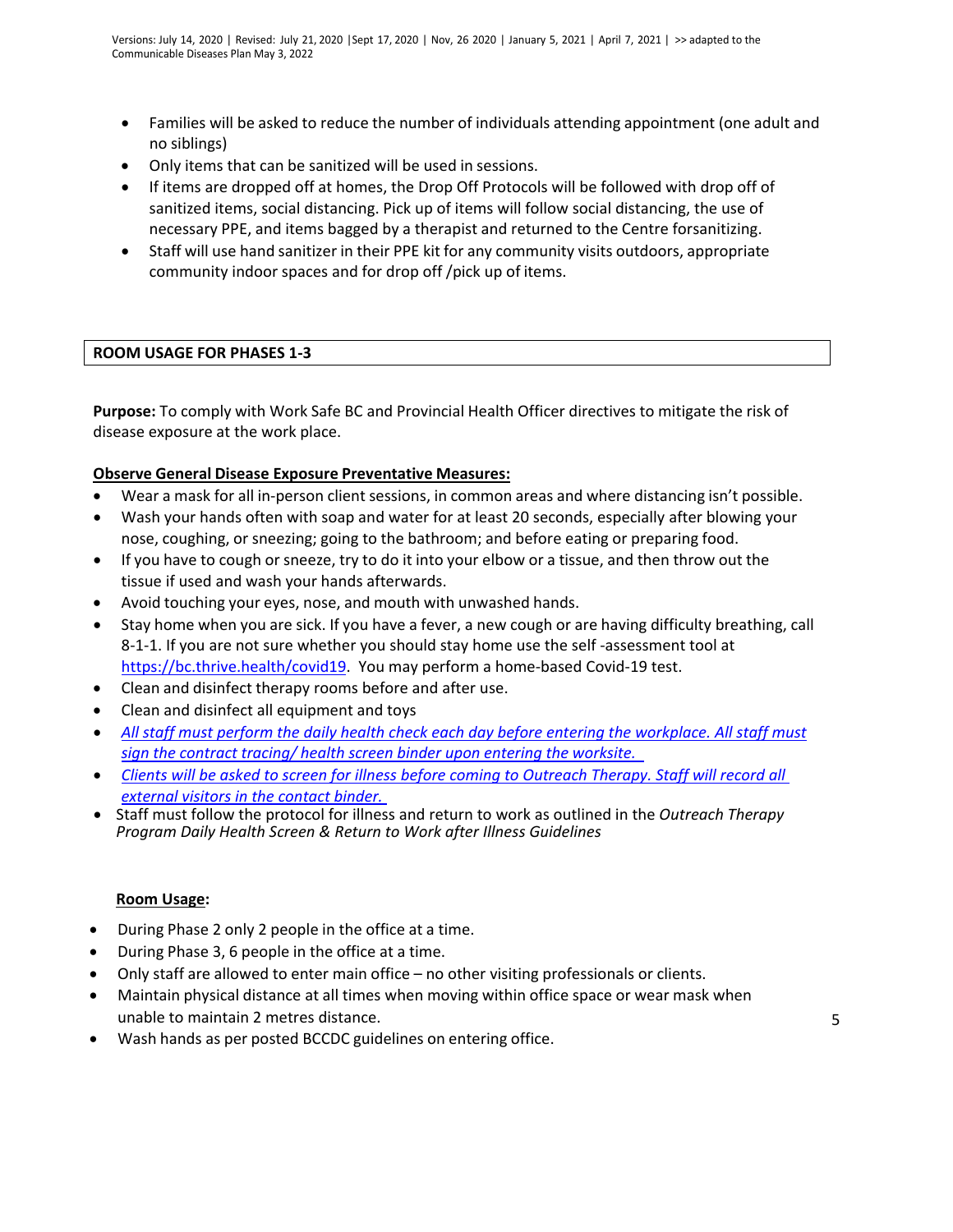- Disinfect individual work area as needed (desk top, phone, keyboard, chair arms, etc).
- Each desk/work space to have own materials (Kleenex, garbage, pens, pencils etc.) to limit sharing of equipment.
- Each worker to have own reusable gloves for cleaning.
- Plan day so limit use of common equipment (keys, filing cabinets, photocopier, shredder, laminator, stapler, cupboards, remotes, etc).
- Sanitize hands before using common equipment.
- Disinfect any shared surfaces or equipment after use.
- Wash hands before returning to individual work space.

## **Kitchen Area:**

- Only 1 person in kitchen area.
- Wash hands as per posted BCCDC guidelines on entering.
- Disinfect all surfaces touched (counters, fridge door, appliances, taps, etc) before leaving.
- No common use of cutlery, dishes etc.
- Bring snacks, lunch that requires little preparation to limit use of microwave, toaster oven, counter and sink.
- Do not share food or drink.
- Sink is used primarily for washing hands and toys.
- Wash hands before returning to work space.

## **Resource Room:**

- Phase 2: only staff 1 person at a time. Phase 3: 3 persons in resource room at a time (two staff, or one staff and child). One parent may wait in the alcove area of the resource room during a session.
- Wash hands before entering.
- Disinfect all work surfaces, cupboard handles, door handles, equipment used before leaving.
- Wash hands on return to office.

## **Large Therapy Room:**

- During Phase 2 only 3 people 1 clinician, client and a parent/guardian.
- During Phase 3 : only 4 people up to two clinicians, one client and a parent/guardian.
- Gather toys and tools for session into clean bin to take into room and set up room for session.
- Wash hands before entering.
- Wash hands and Don PPE if required based on PCRA and as per BCCDC Instructions prior to meeting family and beginning session.
- Ask clients to wash or sanitize hands prior to entering.
- Maintain physical distancing throughout session or use appropriate PPE if unable.
- After session, Doff PPE as per BCCDC instructions.
- Disinfect all surfaces touched during session (Mats, table tops, mirror, equipment, etc.).
- Clean and wash floor if soiled during session.
- Clean all toys and place in drainer to dry. Sanitized toys placed to dry in large therapy room drainer and toys that need to be rinsed placed to dry in office/kitchen drainer.
- Disinfect toy bin.
- Wash hands on return to office.